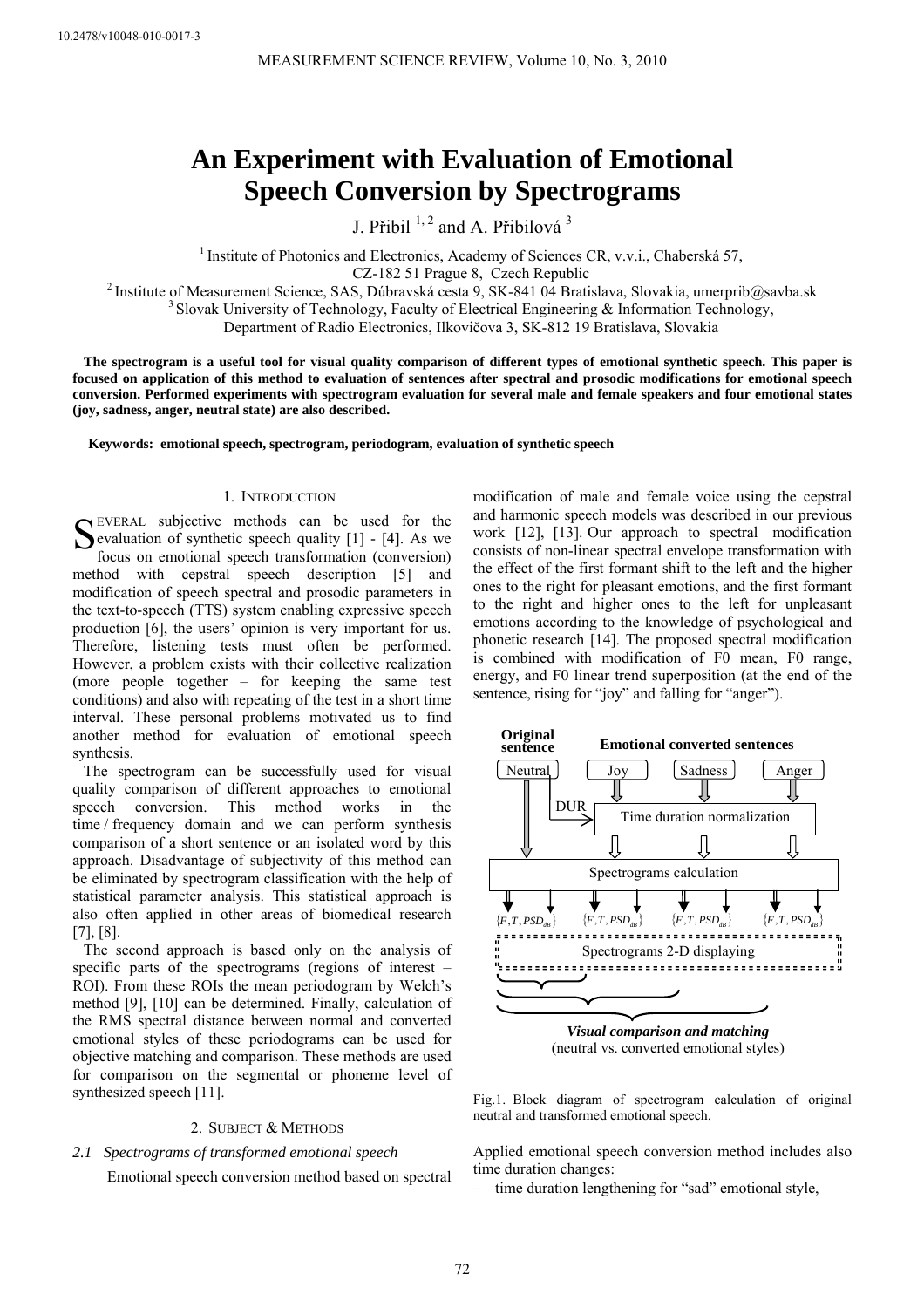- time duration shortening for "joyous" and "angry" styles.
- Therefore, normalization in the time domain must be performed before the spectrogram calculation and comparison.

For time duration normalization we can use linear or nonlinear time scale mapping function, or dynamic time warping (DTW) algorithm  $[15]$  – see the block diagram of spectrogram calculation in Fig.1 and results of the applied method – the set of four spectrograms in Fig. 2. Every spectrogram set consists of the original neutral sentence and three transformed sentences in emotional styles – the calculated power spectral density (PSD) values in [dB] are used for next comparison and evaluation.



Fig.2. Spectrograms of the sentence "*Vlak už nejede*" (male voice, F0 ≈ 110 Hz,  $f_s$  = 16 kHz): original in neutral emotional style (a), resynthesis with applied normalization in the time domain – in "joyous" style (b), in "sad" style (c), and in "angry" style (d).

## *2.2 Subjective and objective comparison of spectrograms*

Our first evaluation alternative to the listening test was visual comparison and matching of displayed spectrograms (see block diagram in Fig.1). However, results of visual comparison of the whole spectrogram depend strongly on the person that makes this matching. For objective comparison and matching of the whole spectrogram, the statistical approach based on analysis of variances (ANOVA) and hypothesis tests can be applied [8].

To obtain more precise matching results it is necessary to select typical or interesting parts – the ROI areas. From the chosen ROI area, the mean periodogram calculated by the Welch method can be determined – see demonstration Fig.3. The resulting Welch's periodogram in [dB] can be used for subsequent comparison. For exact numerical comparison (objective matching method) it is possible to calculate the spectral distance  $D_{RMS}$  (by the RMS method) between different periodograms (between the basic sentence in neutral style and other three sentences in transformed emotional styles). This method, enabling objective comparison of the same ROI area  $(\Delta T_N = \Delta T_J = \Delta T_S = \Delta T_A)$ of four spectrograms after speech signal time normalization based on the neutral style, is illustrated by the block diagram in Fig.4.



Fig.3. Example of the processed sentence "*Vlak už nejede*" in neutral emotional style: input signal in the time domain (a), corresponding spectrogram (b), Welch's periodogram in [dB] of selected ROI in 100-ms time interval (from 200 ms to 300 ms) (c).



Fig.4 Block diagram of the averaged Welch's periodograms calculation and the spectral distance determination from the selected ROI areas between neutral and converted emotional styles.

#### 3. MATERIAL, EXPERIMENTS AND RESULTS

The speech material for this experiment was obtained from CDs of stories in Czech and Slovak languages uttered by professional actors. It was divided into two databases (separately from male voices – 77 sentences, and female voices – 51 sentences, 7+3 speakers altogether) consisting of short sentences in neutral emotional style with duration from 0.5 to 2.5 seconds, resampled at 16 kHz.

Spectral properties modification together with prosodic changes of F0, time duration, and energy were applied to the source sentences in neutral speaking style. Resulting sentences were obtained with corresponding settings of emotional styles conversion (joy, sadness, and anger). In the case of male speakers, changes described in [12] were carried out, the sentences of female speakers were modified by the transformation described in [13]. Three series of experiments were performed: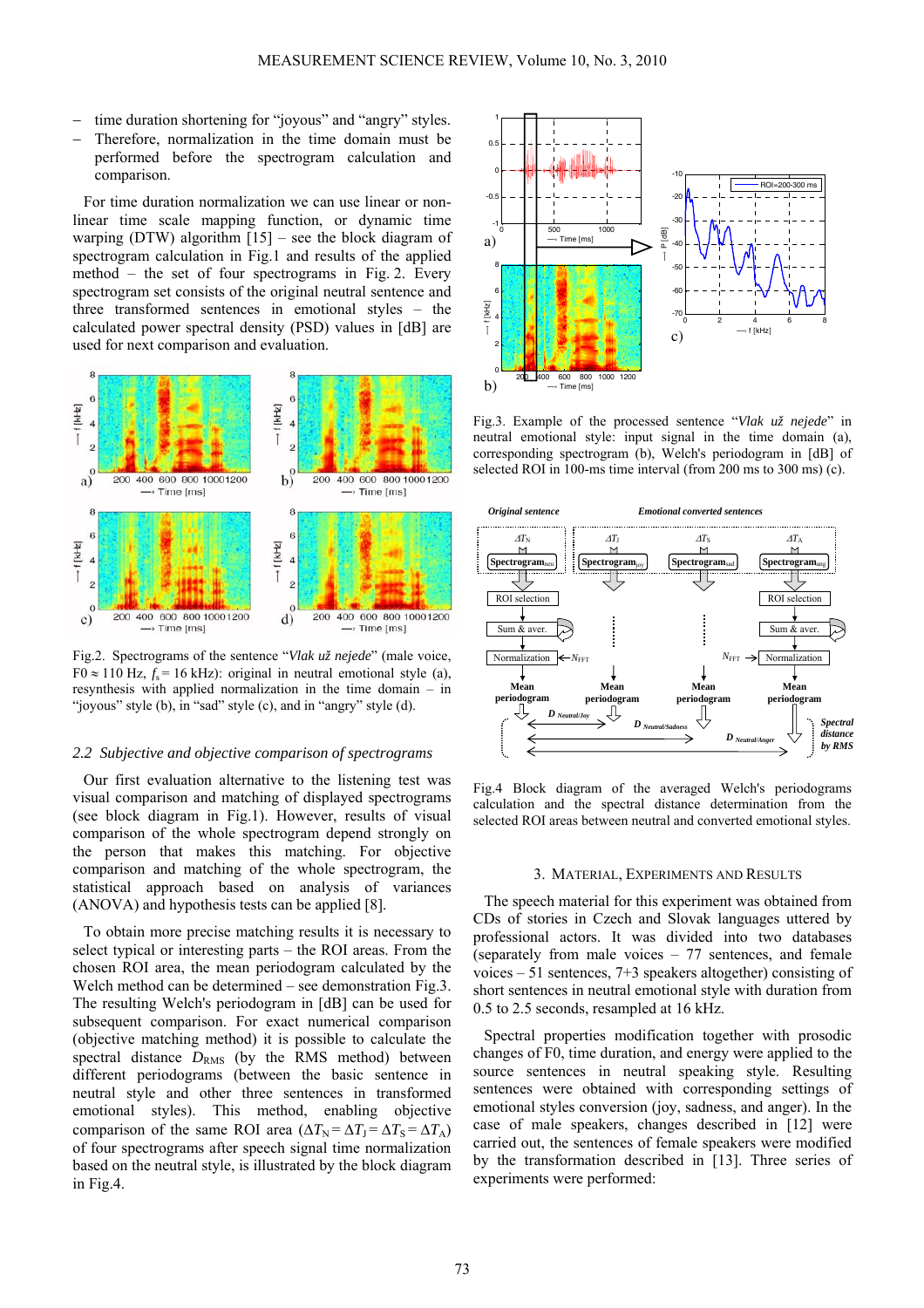- 1) Spectrogram calculation of all sentences collected in two databases (male / female voices): calculation of ANOVA of PSD values, multiple comparison tests of groups.
- 2) Processing of sentences used in performed listening tests [12],  $[13]$ : evaluation by the hypothesis test comparison with the obtained results of the listening test.
- 3) Selecting the ROI areas (voiced sounds) of spectrogram: calculation of mean periodograms by Welch's method, numerical matching of results from the calculated spectral distances between corresponding periodograms by the RMS method.

#### *3.1 Experiment with processing of all database sentences*

Since the speech material collected in both databases (male / female voice) originates from speakers  $(S_m / S_f)$  with different mean F0 value (see Table 1), different parameter settings for spectrogram calculation (window length  $L_W$  and window overlapping  $L_0$  [10] must be applied. Therefore three classes of spectrogram parameter settings were realized (C1-3<sub>m</sub> and C1-3<sub>f</sub>.). In every speaker class the set of four spectrograms was calculated consisting of the original and three modified sentences in emotional speaking styles – 308 sentences of male speakers and 204 sentences of female speakers were analyzed in total.

Results of the ANOVA analysis of the set of spectrograms (sums of squares, degrees of freedom, mean squares) in graph form together with visualization of differences between group means are presented in Fig.5, Fig.6 and Fig.7 (for male voice), and in Fig.8, Fig.9, and Fig.10 (for female voice). Every group represents one type of speaking style: neutral, joy, sadness and anger.

| $\ast$ )                                                                                                                                                                                                                                                 |  |  |  | $ \text{S1}_{\text{m}} \text{S2}_{\text{m}} \text{S3}_{\text{m}} \text{S4}_{\text{m}} \text{S5}_{\text{m}} \text{S6}_{\text{m}} \text{S7}_{\text{m}} \text{S1}_{\text{f}} \text{S2}_{\text{f}} \text{S3}_{\text{f}} $ |  |  |  |  |  |
|----------------------------------------------------------------------------------------------------------------------------------------------------------------------------------------------------------------------------------------------------------|--|--|--|-----------------------------------------------------------------------------------------------------------------------------------------------------------------------------------------------------------------------|--|--|--|--|--|
| [Hz]                                                                                                                                                                                                                                                     |  |  |  | $\vert$ 133   127   98   132   99   101   88   228   177   207                                                                                                                                                        |  |  |  |  |  |
| <sup>*</sup> C1 <sub>m</sub> ={S1 <sub>m</sub> , S2 <sub>m</sub> , S4 <sub>m</sub> }, C2 <sub>m</sub> ={S3 <sub>m</sub> , S5 <sub>m</sub> , S6 <sub>m</sub> }, C3 <sub>m</sub> ={S7 <sub>m</sub> },<br>$C1_f = S1_f$ , $C2_f = S2_f$ , and $C3_f = S3_f$ |  |  |  |                                                                                                                                                                                                                       |  |  |  |  |  |

Table 1: Speaker mean F0 values – male and female voice.

| *)                                                  |  |  | $C1_m$ $C2_m$ $C3_m$ $C1_f$ $C2_f$ $C3_f$         |  |
|-----------------------------------------------------|--|--|---------------------------------------------------|--|
| $L_W$ [samples]   256   328   164   128   180   164 |  |  |                                                   |  |
|                                                     |  |  | $L_0 = L_W/2$ , $N_{FFT} = 1024$ , $f_s = 16$ kHz |  |

Table 2: Input parameters for spectrogram calculation.



Fig.5. Visualization of the class  $Cl_m$  results: ANOVA parameters, (left), the difference between group means (right).



Fig.6 Visualization of the class  $C2<sub>m</sub>$  results: ANOVA parameters (left), the difference between group means (right).



Fig.7. Visualization of the class  $C3<sub>m</sub>$  results: ANOVA parameters (left), the difference between group means (right).



Fig.8. Visualization of the class  $Cl_f$  results: ANOVA parameters (left), the difference between group means (right).



Fig.9. Visualization of the class  $C2_f$  results: ANOVA parameters (left), the difference between group means (right).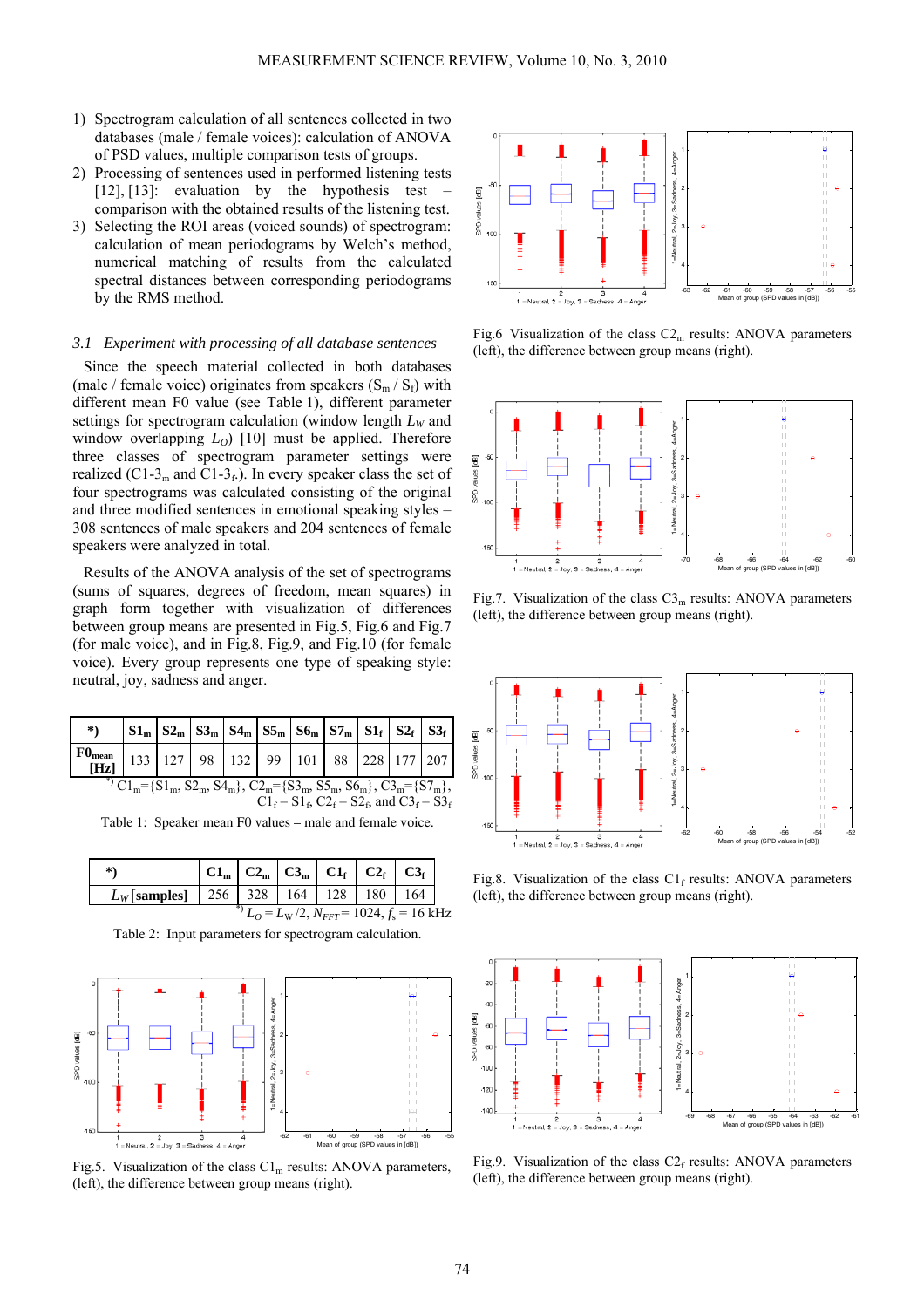

Fig.10. Visualization of the class  $C3<sub>f</sub>$  results: ANOVA parameters (left), the difference between group means (right).

#### *3.2 Comparison experiment with the listening test*

In this second experiment, the Ansari-Bradley hypothesis tests of the PSD values of spectrograms were carried out [16]. In the case of male voices, the sentences of speakers  $S1<sub>m</sub>$  and  $S4<sub>m</sub>$  were processed, therefore the spectrogram input settings were the same as for the class  $Cl<sub>m</sub>$  (see Table 2). For processing of the female voice sentences, the setting was the same as for the class  $Cl<sub>f</sub>$ , because the speaker  $S1_f$  uttered all sentences.

Comparisons were performed between original listening test<sup>1</sup> results obtained in correspondence with [12] (see Table 3), and [13] (see Table 4), and current obtained results from spectrograms. Resulting null hypothesis/probability values for 5% significance level of the Ansari-Bradley test are presented in Table 5 (male voice), and Table 6 (female voice).

|                | Jov      | <b>Sadness</b> | Anger    | <b>Other</b> |
|----------------|----------|----------------|----------|--------------|
| Jov            | 67.86 %  | $0.36\%$       | $6.07\%$ | 25.71 %      |
| <b>Sadness</b> | $1.07\%$ | 86.79%         | $2.14\%$ | $10.00\%$    |
| Anger          | 5.71 %   | $2.14\%$       | 61.08 %  | 31 07 %      |

Table 3: Original confusion matrix of the listening test  $-$  male voice.

|                | Joy     | <b>Sadness</b> | Anger   | <b>Other</b> |
|----------------|---------|----------------|---------|--------------|
| Joy            | 59.0 %  | $16.0\%$       | $0.5\%$ | 24.5 %       |
| <b>Sadness</b> | $0.5\%$ | $90.0\%$       | $0.5\%$ | $9.0\%$      |
| Anger          | $2.5\%$ | $2.0\%$        | 73.5 %  | $22.0\%$     |

Table 4: Original confusion matrix of the listening test – female voice.

|                | <b>Neutral</b> | Joy              | <b>Sadness</b>      | Anger                       |
|----------------|----------------|------------------|---------------------|-----------------------------|
| <b>Neutral</b> | 0/1            | $1/1.66~10^{-5}$ | $1/3.73\ 10^{-30}$  | 0/0866                      |
| Joy            |                | 0/1              | $1/9.64$ $10^{-46}$ | $1/1.51\ 10^{-75}$          |
| <b>Sadness</b> |                |                  | 0/1                 | $1/1.14 \overline{10^{89}}$ |
| Anger          |                |                  |                     | 0/1                         |

Table 5: Results of the Ansari-Bradley hypothesis tests of spectrogram PSD values - male voice.

1 For each sentence there was a choice from four possibilities: "joy", "sadness", "anger", or "not classified" (values in the column "other" represent choice "not classified"), the original sentences in neutral state were not evaluated.

|                | <b>Neutral</b> | Joy     | <b>Sadness</b>               | Anger                        |
|----------------|----------------|---------|------------------------------|------------------------------|
| <b>Neutral</b> | 0/1            | 0/0.309 | $1/3.73 \overline{10^{-30}}$ | $1/8.66$ $10^{-55}$          |
| <b>Joy</b>     |                | 0/1     | $1/9.64$ $10^{-46}$          | $1/3.1410^{25}$              |
| <b>Sadness</b> |                |         | 0/1                          | $1/1.05 \overline{10^{169}}$ |
| Anger          |                |         |                              | 0/1                          |

Table 6: Results of the Ansari-Bradley hypothesis tests of spectrogram PSD values - female voice.

## *3.3 Analysis of voiced sounds by Welch's periodograms*

From the main database of sentences, the derived one consisting of manually selected basic vowels "a", "e", "i", "o", "u" and voiced consonants "m", "n" and "l" was created. Spectral analysis with the help of Welch's periodograms was performed in two steps:

- 1) visual comparison of calculated Welch's periodograms (for selected ROI from the database of vowels and voiced consonants),
- 2) numerical matching of results from the calculated spectral distances between corresponding periodograms by the RMS method.



Fig.11 Mean periodograms of analyzed voiced speech parts corresponding to sound "a": male voice (left), female voice (right).

The lengths of selected ROI areas were chosen as multiples of basic  $L_W$  length setting (see Table 2). Detailed mean periodograms of analyzed sound "a" selected from the speaker classes  $Cl_m/Cl_f$  are shown in Fig.11. The spectral distances calculated between mean periodograms in original "neutral" and transformed emotional styles are summarized in Table 7 (male voice) and Table 8 (female voice).

| Neutral – to:         | joyous | sad   | angry |
|-----------------------|--------|-------|-------|
| $D_{RMS}$ of "a" [dB] | 2.517  | 4.516 | 5.845 |
| $D_{RMS}$ of "e" [dB] | 2.608  | 3.551 | 4.862 |
| $D_{RMS}$ of "i" [dB] | 2.427  | 3.769 | 5.279 |
| $D_{RMS}$ of "o" [dB] | 2.710  | 3.639 | 6.110 |
| $D_{RMS}$ of "u" [dB] | 3.509  | 4.596 | 5.846 |
| $D_{RMS}$ of "m"[dB]  | 2.205  | 4.809 | 6.595 |
| $D_{RMS}$ of "n"[dB]  | 2.160  | 3.852 | 4.615 |
| $D_{RMS}$ of "l" [dB] | 2.839  | 3.408 | 6.063 |

Table 7: Summary results of spectral distances of analyzed sounds (*D*RMS are calculated between periodograms of "neutral" and transformed emotional styles) – male voice.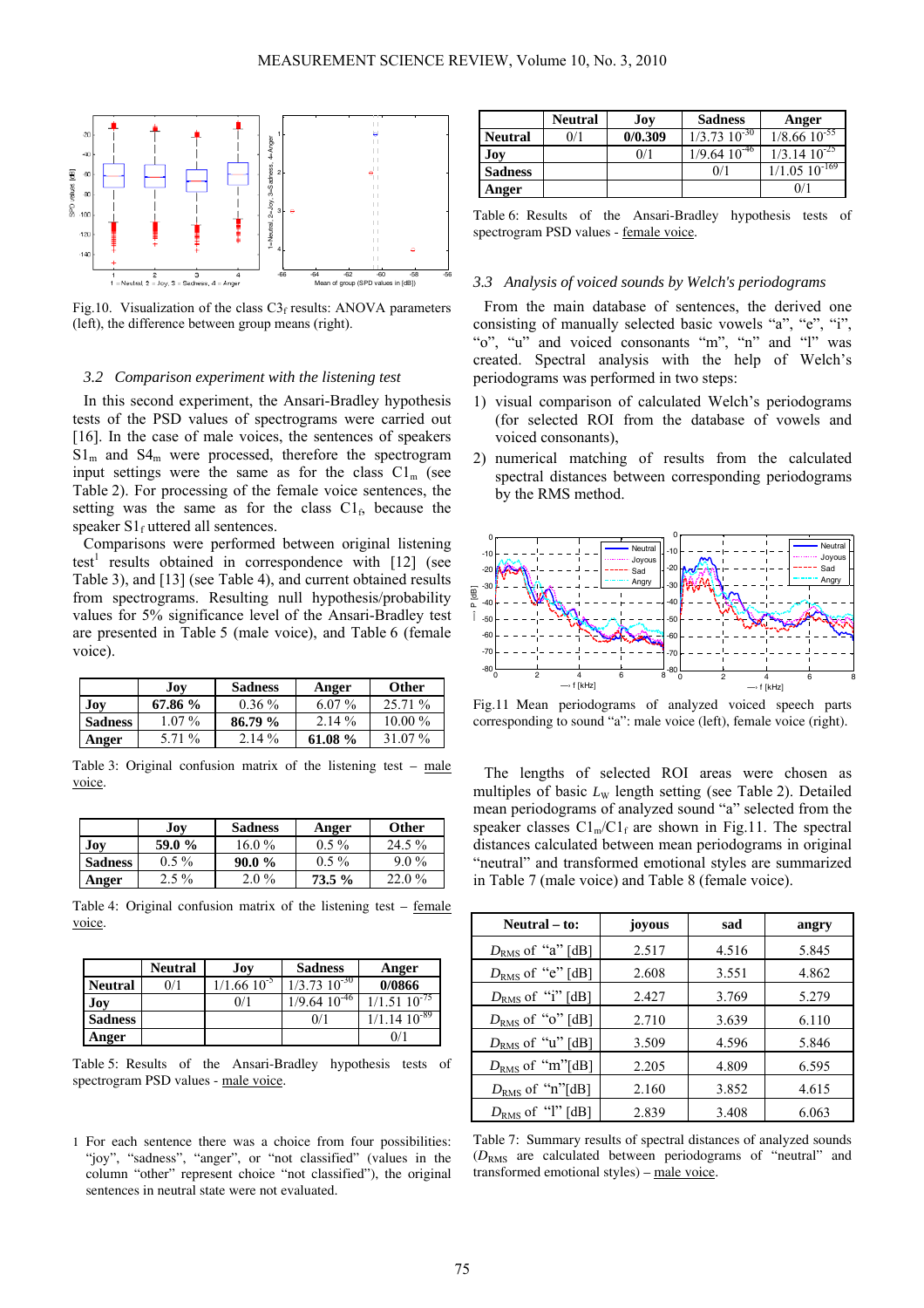| Neutral – to:         | joyous | sad   | angry  |
|-----------------------|--------|-------|--------|
| $D_{RMS}$ of "a" [dB] | 4.598  | 7.223 | 8.382  |
| $D_{RMS}$ of "e" [dB] | 5.708  | 6.599 | 13.012 |
| $D_{RMS}$ of "i" [dB] | 5.794  | 7.236 | 8.060  |
| $D_{RMS}$ of "o" [dB] | 3.841  | 5.866 | 6.370  |
| $D_{RMS}$ of "u" [dB] | 2.692  | 4.973 | 6.298  |
| $D_{RMS}$ of "m"[dB]  | 4.186  | 4.724 | 4.774  |
| $D_{RMS}$ of "n"[dB]  | 3.985  | 6.597 | 8.909  |
| $D_{RMS}$ of "l" [dB] | 3.207  | 6.929 | 8.064  |

Table 8: Summary results of spectral distances of analyzed sounds (*D*RMS are calculated between periodograms of "neutral" and transformed emotional styles) – female voice.

## 6. CONCLUSION

Results of evaluation experiments with full spectrograms confirm our premise that spectrogram can also be successfully used for visual comparison of different types of emotional synthetic speech. This alternative additional approach to the listening tests enables to make the objective statistical comparison by ANOVA, and hypothesis tests. This approach is more simple than recent speech recognition methods using evaluation by hidden Markov models [17] or in real-time emotion recognition systems [18].

In our first experiment, spectrogram calculation of all sentences collected in the main databases (from male / female voices, processed per class in dependence on the speakers' mean F0) and evaluation by one-way ANOVA were carried out. Using this statistical approach we test, whether the PSD values from several groups have a common mean. Next, series of *t-*tests, and visualization of differences between group means were performed. From the obtained results, it is evident that PSD data of the speaker class  $Cl<sub>m</sub>$  have small differences between means of the group "neutral" and the group "angry" (see Fig.5) – it means, that emotional transformation of this type has not fully succeeded. The situation was better in the case of the speaker class  $C2_m$  – where the interval of means of the group "neutral" and the group "angry" were close together, but without the coincidence. The best result was obtained for the class  $C3<sub>m</sub>$ . In the case of the female speaker classes  $C2<sub>f</sub>$  and  $C3<sub>f</sub>$ , the position between the groups "neutral" and "joy" (small differences of means, but groups do not overlap) show, that the used transformation parameters were probably not optimal. The greatest differences between groups were obtained for the class  $Cl_f$ .

In a classical listening test, only a limited number of sentences from databases (male and female voice) can be used for comparison. Therefore, in our second comparison experiment, only the spectrograms of sentences originally used in the listening tests were calculated. ANOVA gives also *F* statistic and results of the hypothesis test including probability values. However, a different type of hypothesis test was chosen in our comparison. Unlike the ANOVA *F* statistic, the Ansari-Bradley test compares whether two independent samples come from the same distribution

against the alternative that they come from distributions having the same median and shape but different variances. With chosen 5% significance level, the null hypothesis of identical distributions cannot be rejected in the case of tested PSD values of sentences with transformed "angry" style in the case of a male speaker. This result corresponds with obtained values from the originally performed listening test – result of evaluation of "angry" style has a low score and many confused values (see Table 3). For a female speaker, the null hypothesis cannot be rejected in the case of the transformation to the "joyous" style, which is also in agreement with the obtained result of the listening test (see Table 4).

From visual comparison of the whole spectrogram and from principles of applied speech conversion method results, that emotional speech brings about the most significant spectral changes for voiced speech. Therefore the extended analysis of sounds based on Welch's periodograms was subsequently performed. The comparison of calculated spectral distances between "neutral" and transformed emotional styles of voiced sounds shows that the spectral changes (formant position and bandwidth) are the greatest for "angry" and the smallest for "joyous" style. These results are in correspondence with the applied emotional transformation method, which means this approach is fully usable for detailed spectral analysis of voiced parts of speech. But a weak point of this method is the manual selection of ROIs. Speech recognition can be used here (e.g. in the form of a simple phoneme alignment procedure) to get these ROIs automatically.

#### ACKNOWLEDGMENT

The work was done in the framework of the COST 2102 Action. It was also supported by the Grant Agency of the Czech Republic (GA102/09/0989), the Grant Agency of the Slovak Academy of Sciences (VEGA 2/0142/08) and the Ministry of Education of the Slovak Republic (VEGA 1/0693/08).

#### **REFERENCES**

- [1] Möller, S., Jekosch, U., Mersdorf, J., Kraft, V. (2001). Auditory assessment of synthetized speech in application scenarios: two case studies. *Speech Communication*, 34, 229-246.
- [2] Audibert, N., Vincent, D., Aubergé, V., Rosec, O. (2006)*.* Evaluation of expressive speech resynthesis*.* In *LREC 2006 : Workshop on Emotional Corpora*. Genova, Italy, 37-40.
- [3] Gobl, C., Ní Chasaide, A. (2003). The role of voice quality in communicating emotion, mood and attitude. *Speech Communication*, 40, 189-212.
- [4] Tučková, J., Holub, J., Duběda, T. (2009). Technical and phonetic aspects of speech quality assessment: the case of prosody synthesis. In Esposito, A., Vích, R. (eds.) *Cross-Modal Analysis of Speech, Gesture, Gaze and Facial Expressions*. Lecture Notes in Artificial Intelligence 5641. Berlin Heidelberg: Springer-Verlag, 106-115.